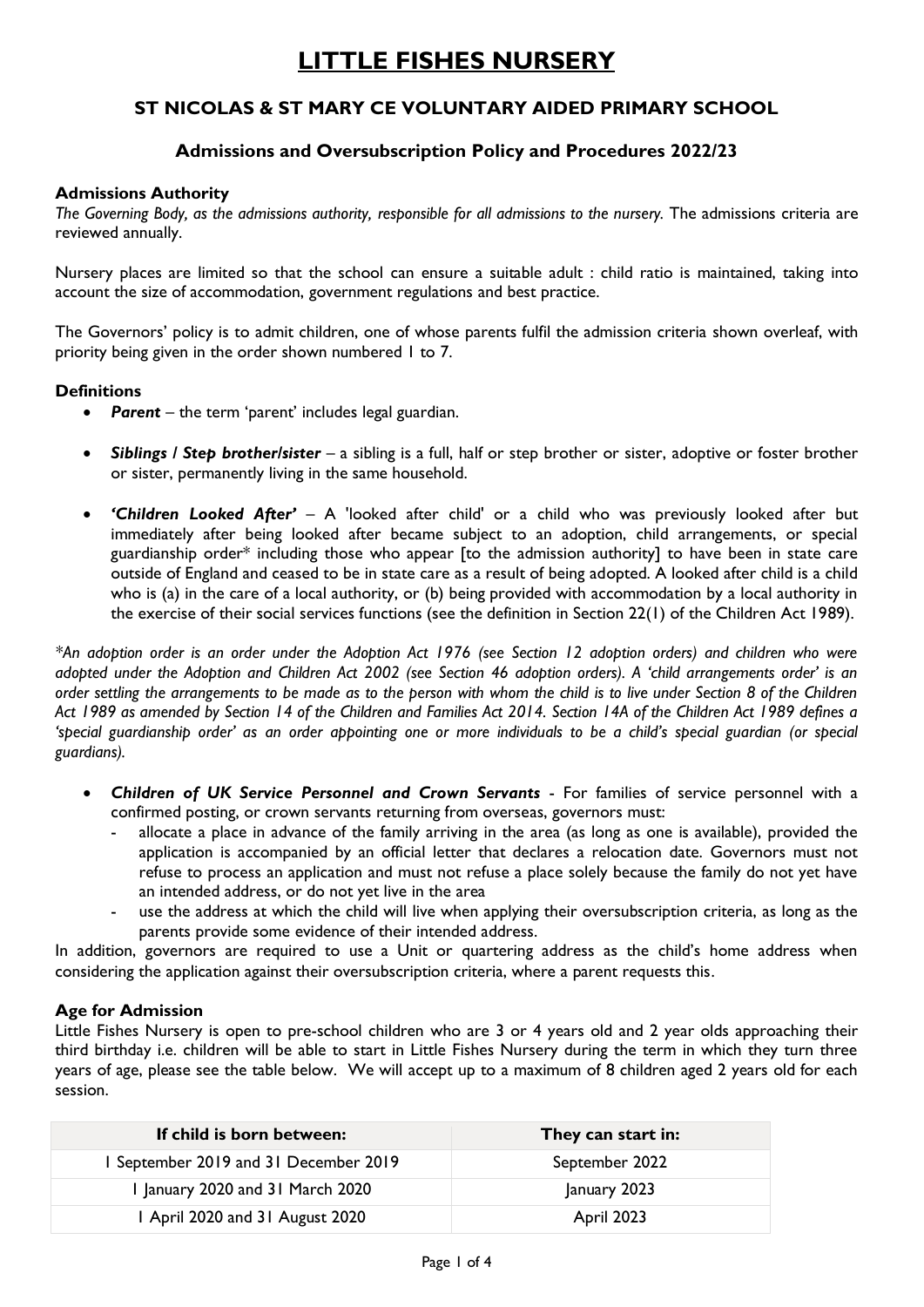# **Free Childcare**

# 2 year olds

Forty percent of 2 year olds are eligible for free entitlement. To qualify, the child must be of eligible age, and the family in receipt of one or more of the following income-based benefits:

- Income Support.
- Guaranteed element of State Pension Credit
- Income-based Jobseeker's Allowance (JSA)
- Income-related Employment and Support Allowance (ESA)
- Support under Part 6 of the Immigration and Asylum Act
- Universal Credit (if you and your partner have a combined income from work of less than £15,400 a year after tax)
- Tax Credits (and you have an annual gross household income of no more than  $\mathcal{L}16,190$  before tax)
- Working Tax Credit 4-week run on (the payment you get when you stop qualifying for Working Tax Credit)

Or the child meets one of the following non income based criteria:

- they are looked after by a local council
- they have left care under a special guardianship order, child arrangements order or adoption order
- they have a current statement of special educational needs (SEN) or an education, health and care (EHC) plan
- they get Disability Living Allowance

# 3 and 4 year olds Universal Free Entitlement

All 3 to 4-year-olds in England are entitled to 15 hours free childcare each week for 38 weeks of the year (5 sessions of 3 hours' length). You can start claiming free childcare once your child turns 3. The date you can claim will depend on their date of birth:

| If your child is born between: | They are eligible for a free place from:                                                      |  |
|--------------------------------|-----------------------------------------------------------------------------------------------|--|
| I April and 31 August          | The beginning of the September Term following their third birthday until statutory school age |  |
| September and 31 December      | The beginning of the January Term following their third birthday until statutory school age   |  |
| I January and 31 March         | The beginning of the April Term following their third birthday until statutory school age     |  |

# 3 and 4 year olds Extended Free Entitlement

Many working parents of 3 to 4 year olds will be eligible for 30 hours of free childcare for 38 weeks of the year (10 sessions of 3 hours' length). Eligibility rules for the additional 15 hours are as follows:

- You (and your partner, if you have one) are in work or getting parental leave, sick leave or annual leave.
- Each is earning at least the National Minimum Wage or Living Wage for 16 hours a week.
- This earnings limit does not apply if you're self-employed and started your business less than 12 months ago.

You're not eligible if:

- your child does not usually live with you
- the child is your foster child
- $\bullet$  either you or your partner has a taxable income over £100,000
- you're from outside the EFA and your UK residence card says you cannot access public funds

You can get 30 hours free childcare at the same time as claiming Universal Credit, tax credits, childcare vouchers or Tax-Free Childcare.

If you cannot work you may still be eligible if your partner is working, and you get Incapacity Benefit, Severe Disablement Allowance, Carer's Allowance or Employment and Support Allowance.

# **Cost of sessions**

For those children who do not receive funding, the cost of sessions is  $£16.00$  per session (for the academic year September 2021 to August 2022). Fees are payable in advance and the school reserves the right to withdraw sessions if fees are not paid. An invoice will be sent to you on a termly basis if one of the following circumstances apply:

 If your child is eligible for free childcare, and you wish to have more than your free entitlement, we will invoice you for the additional sessions.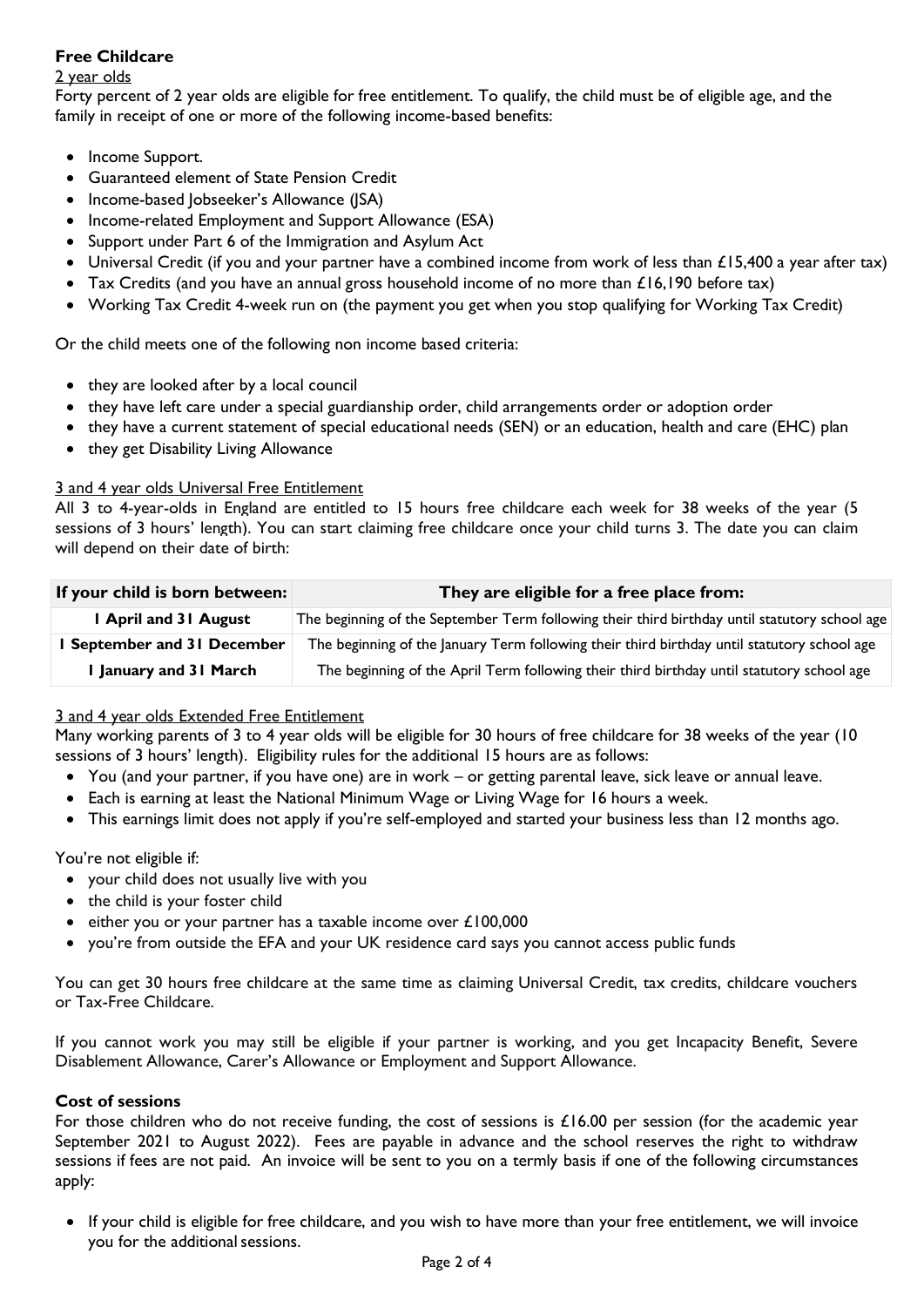If your child is not yet eligible for free childcare we will invoice you per session attended.

# **Start Dates**

Children can start at the beginning of the Autumn, Spring or Summer terms subject to availability.

#### **Session times**

The nursery sessions operate from Monday to Friday 8.50am to 11.50am and from 12.00pm to 3.00pm. If your child attends both morning and afternoon sessions on the same day the two sessions will run continuously from 8.50am to 3.00pm. Please also see the information below about our Little Octopus and Little Starfish Clubs.

#### **Number of sessions**

We require children to apply for a minimum of 5 sessions per week to ensure that sufficient time is available to assess each child's progress and to plan effectively for their development.

#### **Registration fee**

We charge a registration fee of £20 per child to cover initial administration costs. After the first half term of your child's attendance at the nursery, you can request a refund of this registration fee.

#### **Applications**

Nursery tours are available for prospective parents please contact the school office to arrange. The nursery prospectus can be found on the website: [www.stnicolasmary.wsussex.sch.uk.](http://www.stnicolasmary.wsussex.sch.uk/) Parents who would like their child to attend Little Fishes Nursery should complete the application form, indicating their preferred sessions, and return it to the office by the application deadlines shown below along with the registration fee.

| <b>Application Deadline</b> | <b>Notification Date</b> | <b>Start Date</b>    |
|-----------------------------|--------------------------|----------------------|
| $6th$ May 2022              | $27th$ May 2022          | September 2022 start |
| 3rd October 2022            | $21st$ October 2022      | January 2023 start   |
| $27th$ January 2023         | 24th February 2023       | April 2023 start     |

The school will advise you of the sessions your child has been offered, by letter, by the notification date. We will endeavour to meet your session preferences but regret that this will not always be possible. Please complete and return the reply slip by the deadline indicated to secure your child's sessions. If we are unable to offer your child a place we will advise you by the notification date and put your child's name on the waiting list.

Applications received after each deadline will be added to the waiting list.

#### **Admissions and Oversubscription Criteria**

In the event of oversubscription, places are allocated according to our oversubscription criteria.

- 1. Children who already attend the nursery who wish to increase or change their sessions.
- 2. Children who wish to start at the nursery in September 2022 and are due to start school in September 2023.
- 3. Children who wish to start at the nursery in January 2023 and are due to start school in September 2023.
- 4. Children who wish to start at the nursery in April 2023 and are due to start school in September 2023.
- 5. Children who wish to start at the nursery in September 2022 and are due to start school in September 2024.
- 6. Children who wish to start at the nursery in January 2023 and are due to start school in September 2024.
- 7. Children who wish to start at the nursery in April 2023 and are due to start school in September 2024.

Oversubscription in any of the categories (in the order above) will be settled by applying the following subcategories. Within each sub category, applications will be dealt with according to the date that the application was received.

- a) Children Looked After and/or children who have a statement of Special Educational Needs and Disability which names Little Fishes Nursery or St Nicolas and St Mary Primary School, and who reside within Shoreham or Southwick\*.
- b) Children who have a parent who is supportive of the Christian ethos of the school and will have a sibling attending the Nursery/Primary School at the time of admission.
- c) Children who reside within Shoreham or Southwick\*.
- d) Any other children.

*\*Governors will use the school's address for Children of UK Service Personnel and Crown Servants whose application is accompanied by an official letter that declares a relocation date.*